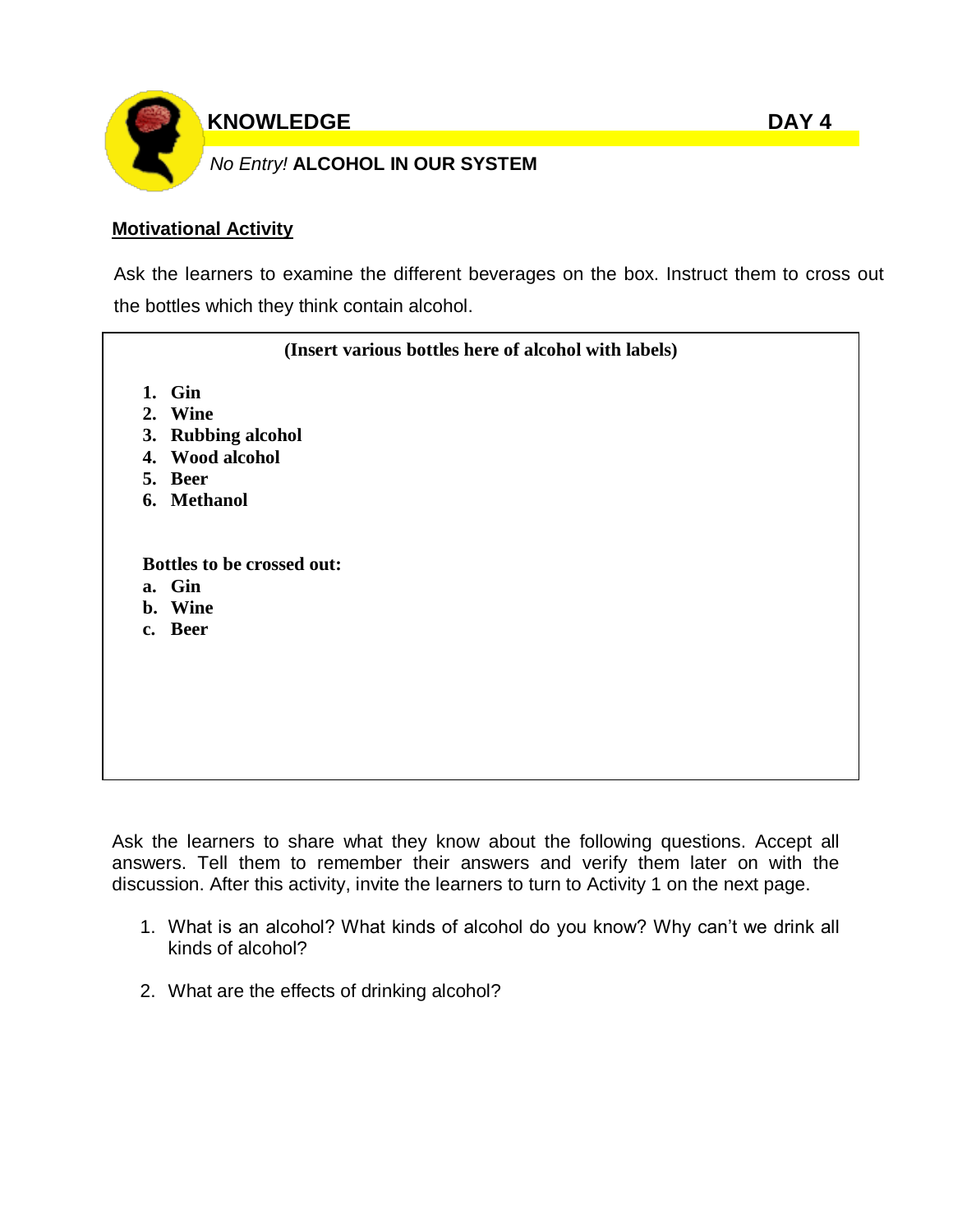### **Activity 1: Key to Knowing**

Give the learners a few minutes to read the information below. Have their comprehension checked after the silent reading. Ask them to complete the diagram below.

Alcohol is a colorless, bitter-tasting substance that humans have been consuming since the ancient times. It comes from plants that underwent *fermentation*. Fermentation is the process of extracting alcohol from a plant or a fruit. An example of fermented alcohol is a beer. A beer is extracted from grains. On the other hand, wines are from grapes and other fruits. There are three types of alcohol: isopropyl, methanol and ethanol. Isopropyl and methanol are used in laboratories and are poisonous and fatal if taken. On the other hand, ethanol is also called the *beverage alcohol*. This is what humans consume that intoxicates and alters the nervous system.



Synthesize the activity by asking the learners, "Why can't we drink all types of alcohol?"

### **Activity 2: Brainstorming**

Now that the learners have background information about alcohol, ask them about the things they associate and connect when they hear the word "alcohol".

After the writing activity, call volunteers to share and explain a word written on their boxes.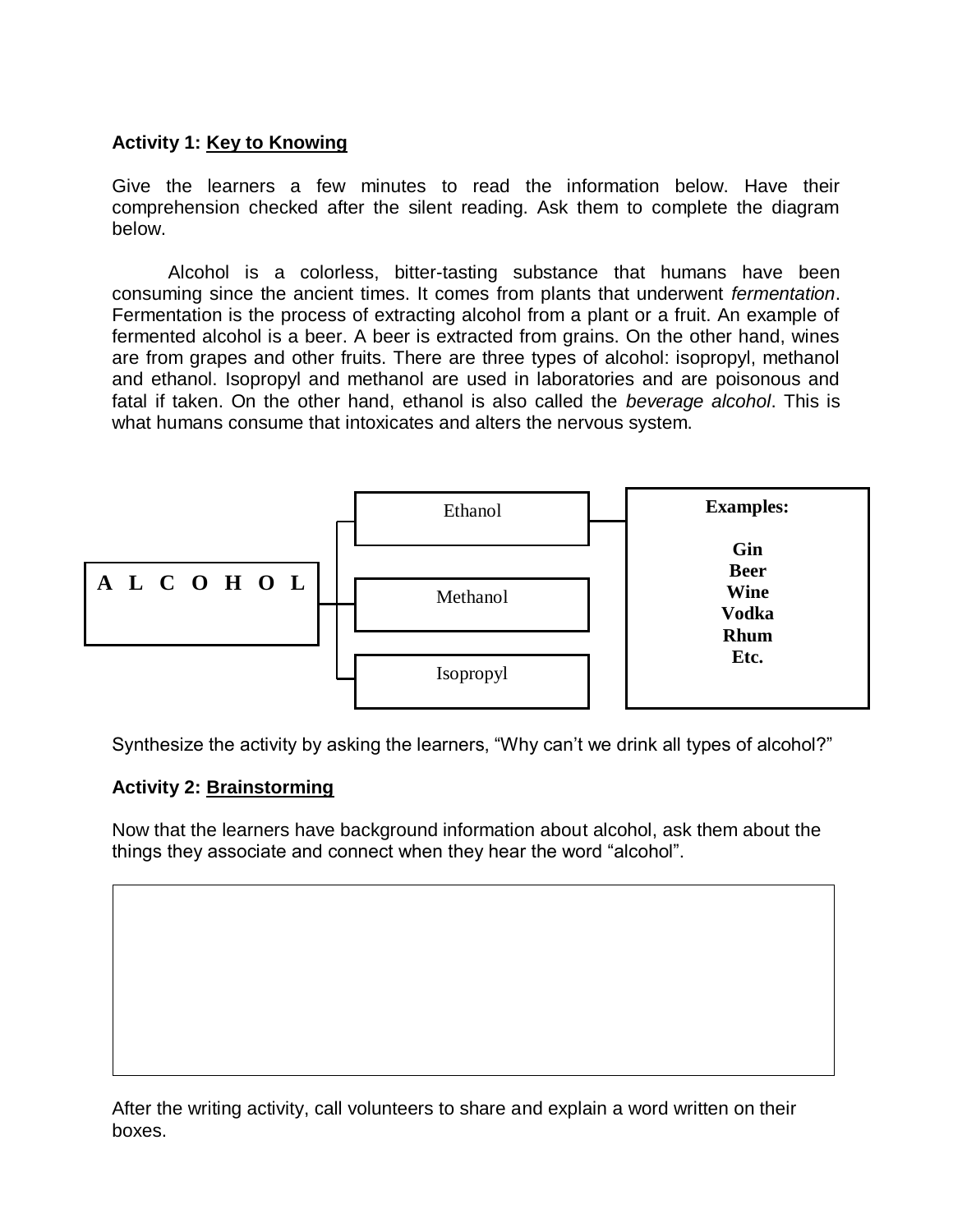Ask the learners if they have seen a person who has consumed alcohol. Call some volunteers to share their encounter with a person who has consumed alcohol. After that, ask the learners to write their descriptions of the person whom they think has consumed alcohol.



Process the learners' answers. After the synthesis, ask the learners to read aloud the information below.

#### **NOT TRUE!**

Do you know that alcohol is a depressant? It means that when taken, it slows down the processes of a person's central nervous system. It is not true that alcohol gives extra strength and energy. In addition, alcohol has very little nutritional value. They only provide empty calories.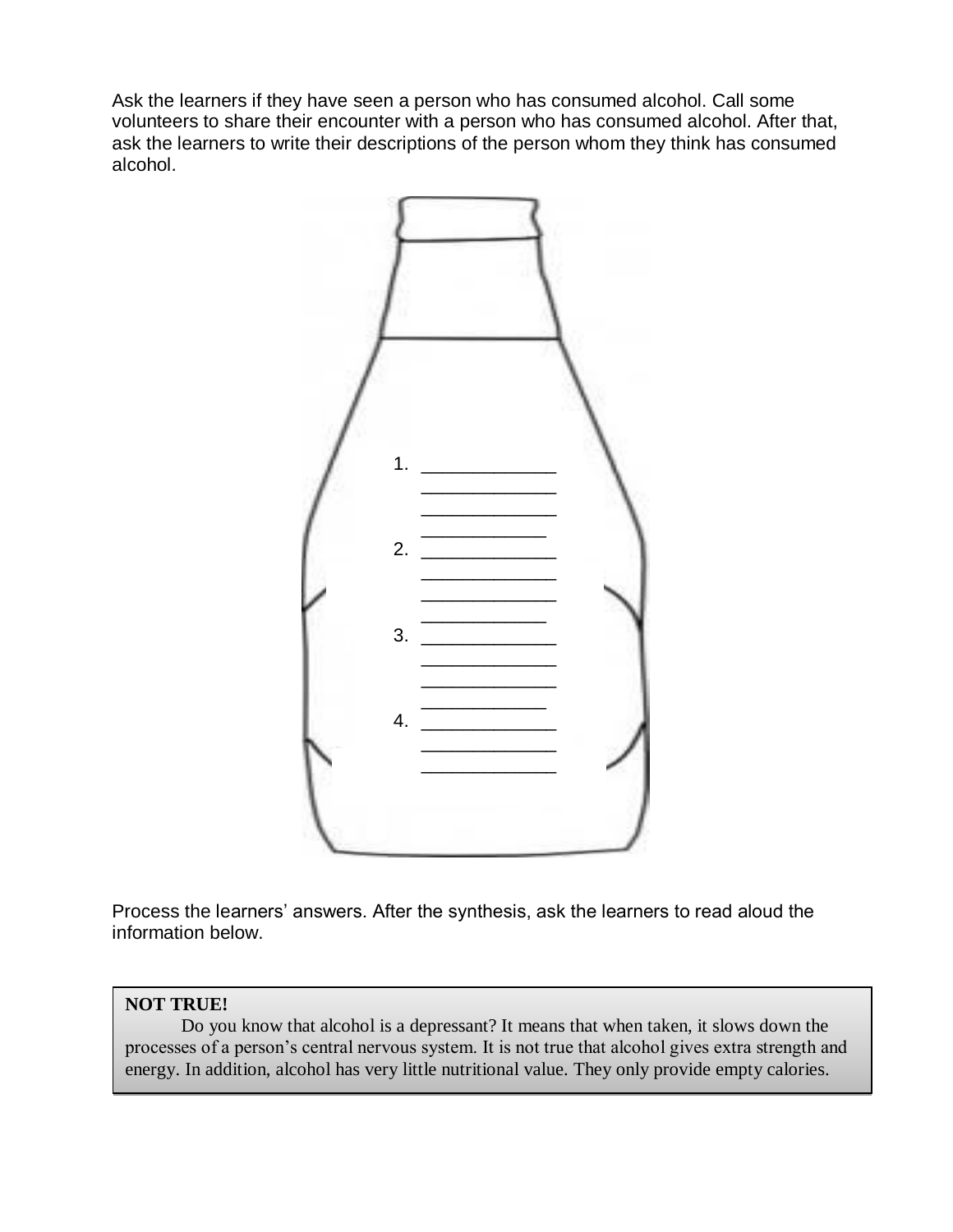# **Activity 3: The Alcohol Path**

Discuss with the learners how alcohol enters the body and the bloodstream. Ask them to fill in the blanks while listening to the discussion.



Review the path of alcohol in the body and let the students check their answers.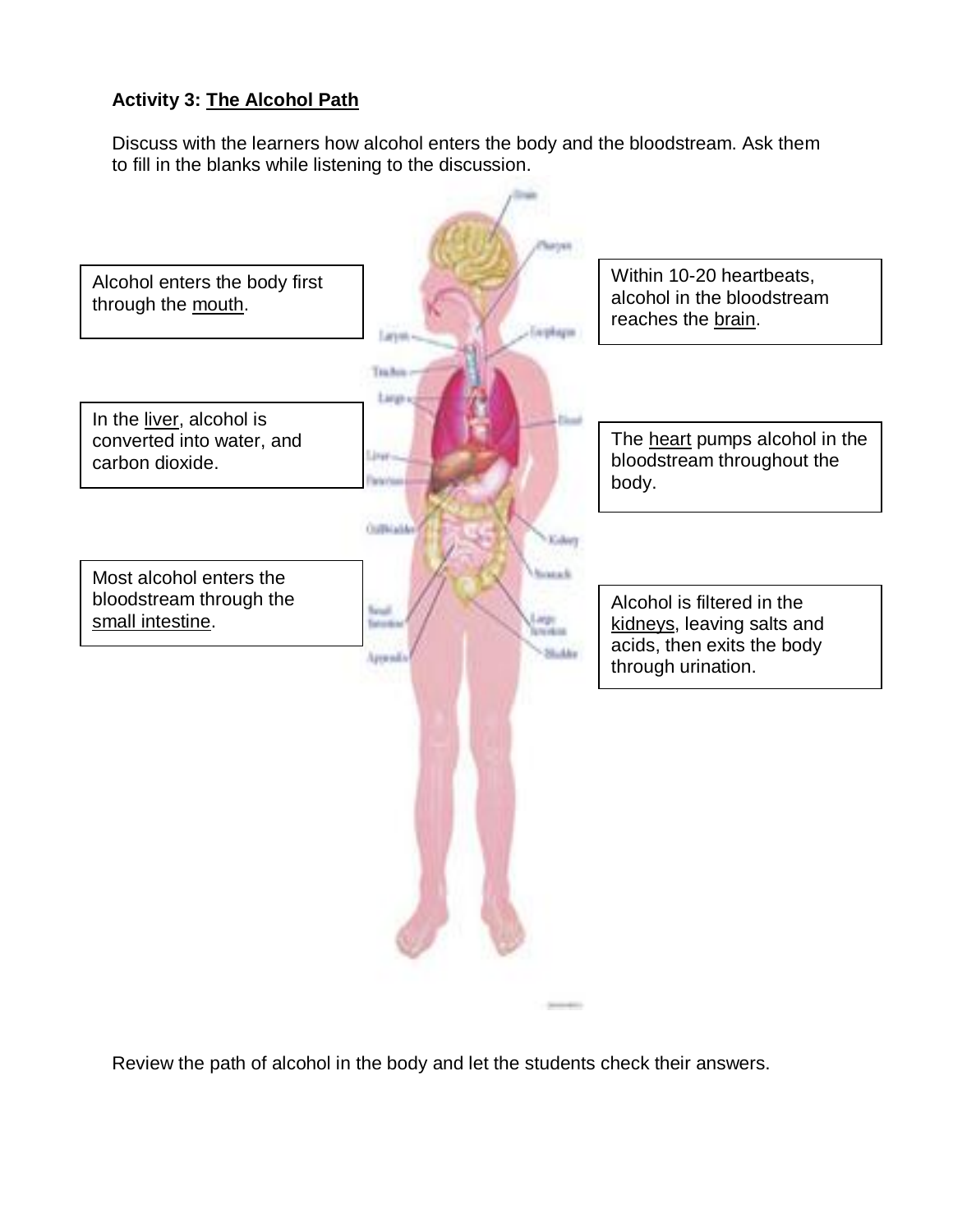### **Activity 4: Myth Busters**

Ask the learners if they know some beliefs on alcohol drinking. Call volunteers to share. Tell the learners that some of the beliefs are not true and are just myths and misconception. Ask them to identify which of the following is a fact and which is not.

| It's True! |                                                                                                   | That's a myth! |
|------------|---------------------------------------------------------------------------------------------------|----------------|
|            | One can drink hard and still be in control of him/herself.                                        | X.             |
|            | Alcohol gives extra energy.                                                                       | X.             |
|            | The effect of drinking more than one type of beverage<br>alcohol is greater than sticking to one. | X.             |
| X          | Eating before drinking alcohol can prevent someone<br>from being intoxicated.                     |                |
|            | Drinking coffee after consuming alcohol can make you<br>sober.                                    | X              |
|            | If someone faints after drinking alcohol, it's okay to let<br>them sleep.                         | X              |
|            | Alcohol is a good alternative to cure snake bites.                                                | X              |

Discuss with the learners the answers. Share with them more examples of myths and misconception about alcohol drinking.

### **Check Your Knowledge**

Tell the learners to pair up and do the following. Answer their questions, if there are.

- 1. Discuss alcohol and how it enters the body. Include the following:
	- a. Types of alcohol
	- b. Example of alcoholic beverages
	- c. Myths about alcohol and its effects
	- d. Path of alcohol through the body

#### **Enrich Your Knowledge!**

*Recommended Media Resources:*

Read the article about alcohol and statistics on alcohol drinking in the Philippines:

[http://pcij.org/blog/wp-docs/WHO\\_types\\_of\\_alcohol.pdf](http://pcij.org/blog/wp-docs/WHO_types_of_alcohol.pdf)

[http://pcij.org/blog/wp-docs/WHO\\_global\\_status\\_report\\_on\\_alcohol\\_2004\\_philippines.pdf](http://pcij.org/blog/wp-docs/WHO_global_status_report_on_alcohol_2004_philippines.pdf)

<http://pcij.org/i-report/2006/alcoholism.html>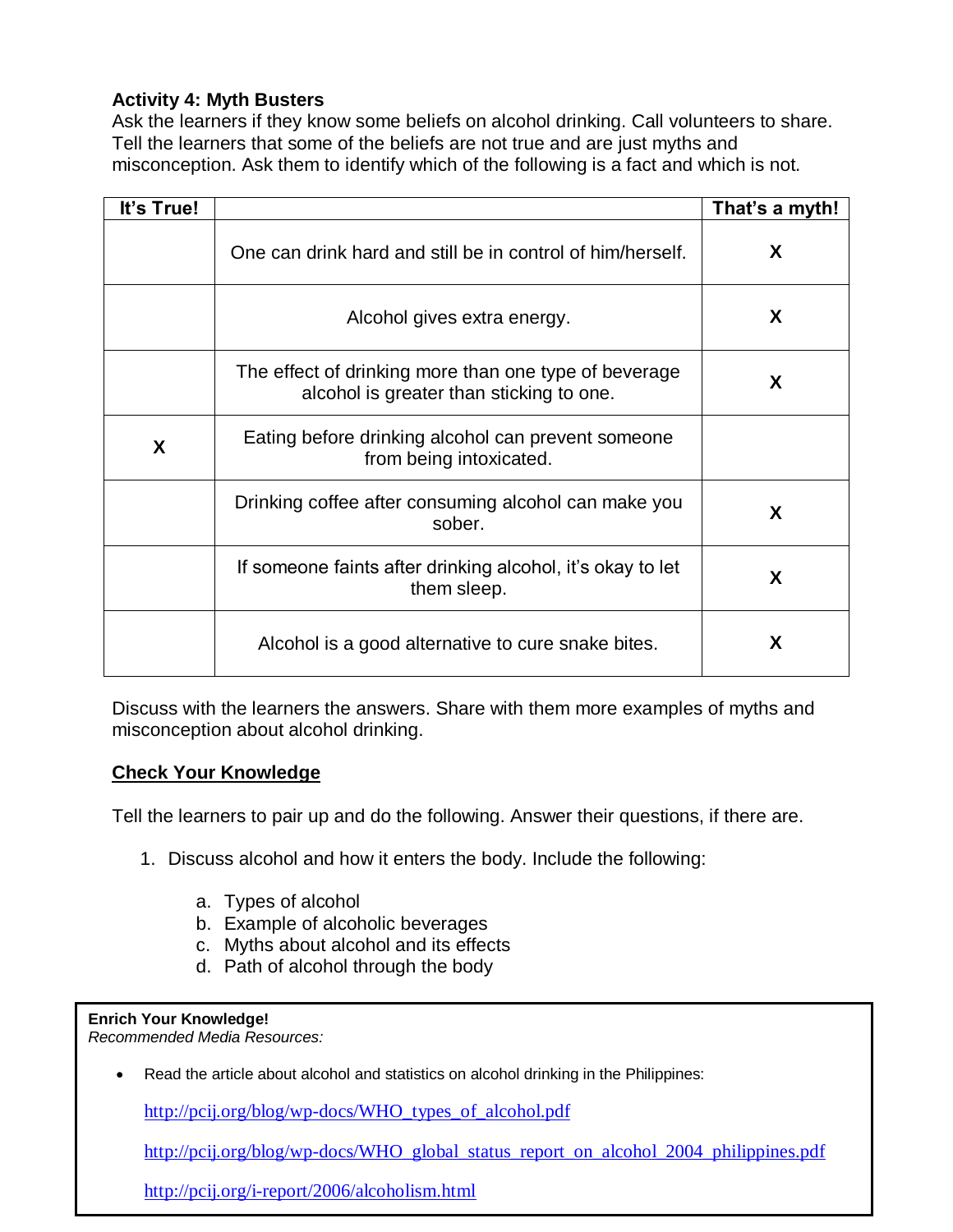

### *No Parking!* **EFFECTS OF ALCOHOL DRINKING**

Ask the learners to read the information silently. Have their comprehension checked after reading. Lead the discussion. Clarify learners' questions.

When alcohol enters the bloodstream, it goes in all the parts of the body. The main effect of alcohol drinking reflects on a person's **central nervous system** (CNS). The CNS control's one's mental processes, memory, speech, learning and decisionmaking. It also affects a person's senses, feelings, movement and breathing.

The amount of alcohol that entered in the bloodstream at a certain period can be measured in percentages through **blood alcohol concentration** (BAC) or most often called **blood alcohol level** (BAL). A BAC of 0.05 percent means there is 5 parts of alcohol per 10,000 parts of blood in the body. A 0.3-0.5 percent BAC could lead to coma, brain damages and even death.

### **Activity 1: Bottoms Up?**

Divide the class into three. Ask each group to read aloud each situation below. Tell the learners to examine each situation. Using the given cases, ask the learners to fill up the table below.

#### Situation A:

Alcohol drinker A went to a party and took around 2 bottles of beer. After an hour, alcohol drinker left the party. Upon walking home, alcohol drinker slightly loses balances. The speech, hearing and memory are also slightly impaired. Alcohol drinker A believes that s/he is better than s/he really are.

### Situation B:

Alcohol drinker B spent the night with friends drinking alcohol. Alcohol drinker consumed around 3 shots of alcohol in just an hour. After that, alcohol drinker B significantly loses balance and coordination. Alcohol drinker B was also found to be hard to talk with because of impaired speech, hearing and vision. Alcohol drinker B has lost physical control, too. Alcohol drinker B was also lightheaded and feeling very elated and happy. Alcohol drinker B cannot even decide properly on what to do.

#### Situation C

Alcohol drinker C just dropped by a friend's house, where some are drinking alcohol. Alcohol drinker C was teased to just drink 1 glass of wine. After that, alcohol drinker C started to act silly and talking to people, sharing a lot of things. Alcohol drinker C was also a little relaxed and started reacting slowly.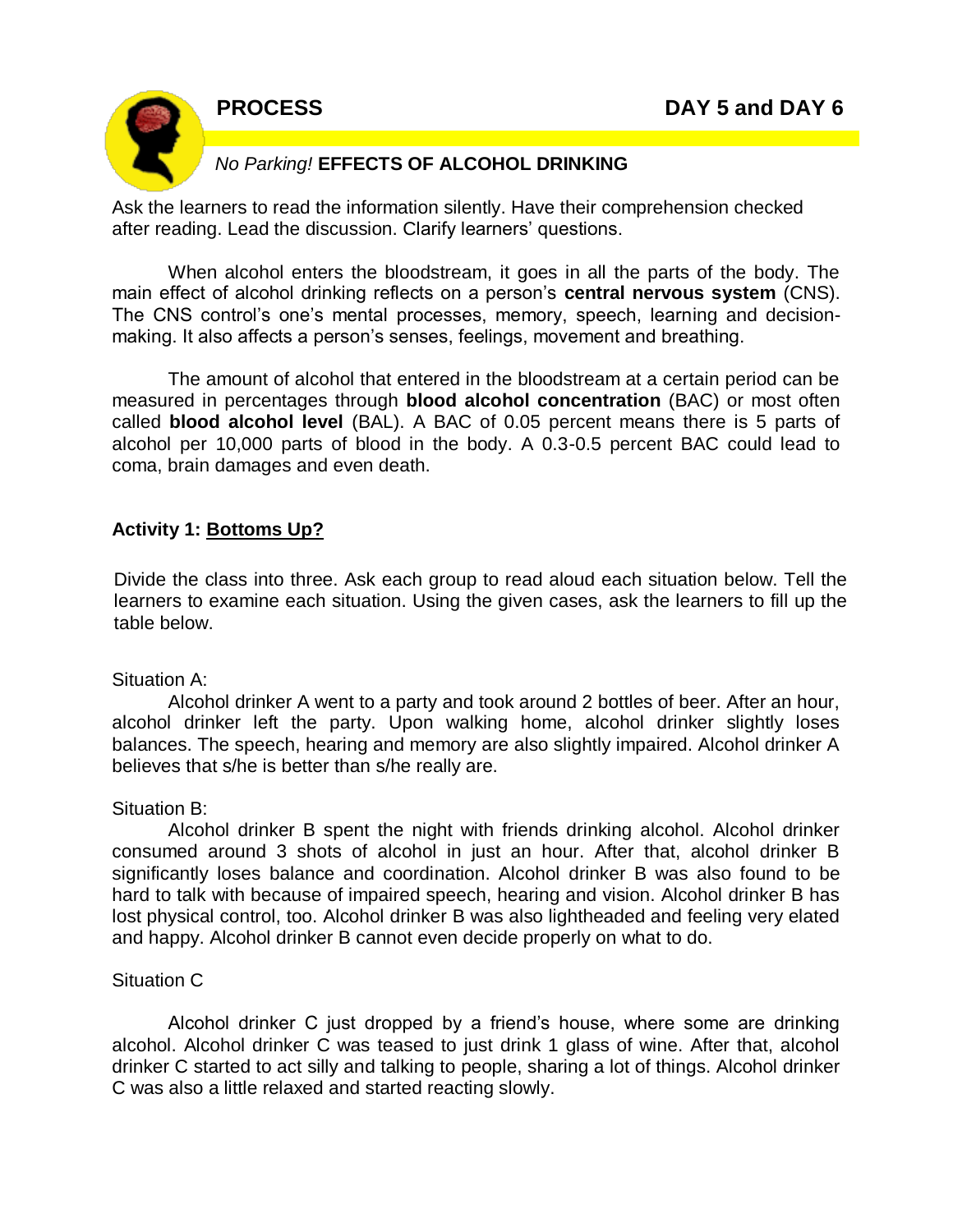| Alcohol                                                                                                     | <b>BAC/BAL</b>                            | <b>Physical Effects</b>                                                     | <b>Mental Effects</b>                                                     |
|-------------------------------------------------------------------------------------------------------------|-------------------------------------------|-----------------------------------------------------------------------------|---------------------------------------------------------------------------|
| (insert 1 bottle of<br>beer. 1 shot<br>glass, and 1<br>glass of wine<br>here, separate<br>using "or")       | $0.02 -$<br>0.04<br>1 drink in<br>1 hour  | Little relaxed<br>Reacting a little slowly                                  | Talking silly<br>Oversharing things                                       |
| (insert 2 bottles)<br>of beer. 2 shot<br>glasses, and 2<br>glasses of wine<br>here, separate<br>using "or") | $0.03 -$<br>0.06<br>2 drinks<br>in 1 hour | Loses balance<br>Slight impairment in<br>speech, memory and<br>vision       | Believes that he/she is better<br>than he/she really are                  |
| (insert 3 bottles)<br>of beer, 3 shot<br>glasses, and 3<br>glasses of wine<br>here, separate<br>using "or") | $0.05 -$<br>0.14<br>3 drinks<br>in 1 hour | Loses balance and<br>coordination<br>Impaired speech, hearing<br>and vision | Lightheaded<br>Feeling very happy and<br>elated<br>Cannot decide properly |

Discuss the answers after the activity. Ask the following to the learners:

- a. Do alcohol drinkers think of BAC when drinking? Why?
- b. Can alcohol drinking be controlled?
- c. Do these effects vary?

# **Activity 2**

Ask the learners about how people get drunk. Tell them to share their thoughts about the factors that cause a person's ability to get drunk. After the discussion, ask the learners to cross out the box which contains the factor that can easily make a person get drunk.

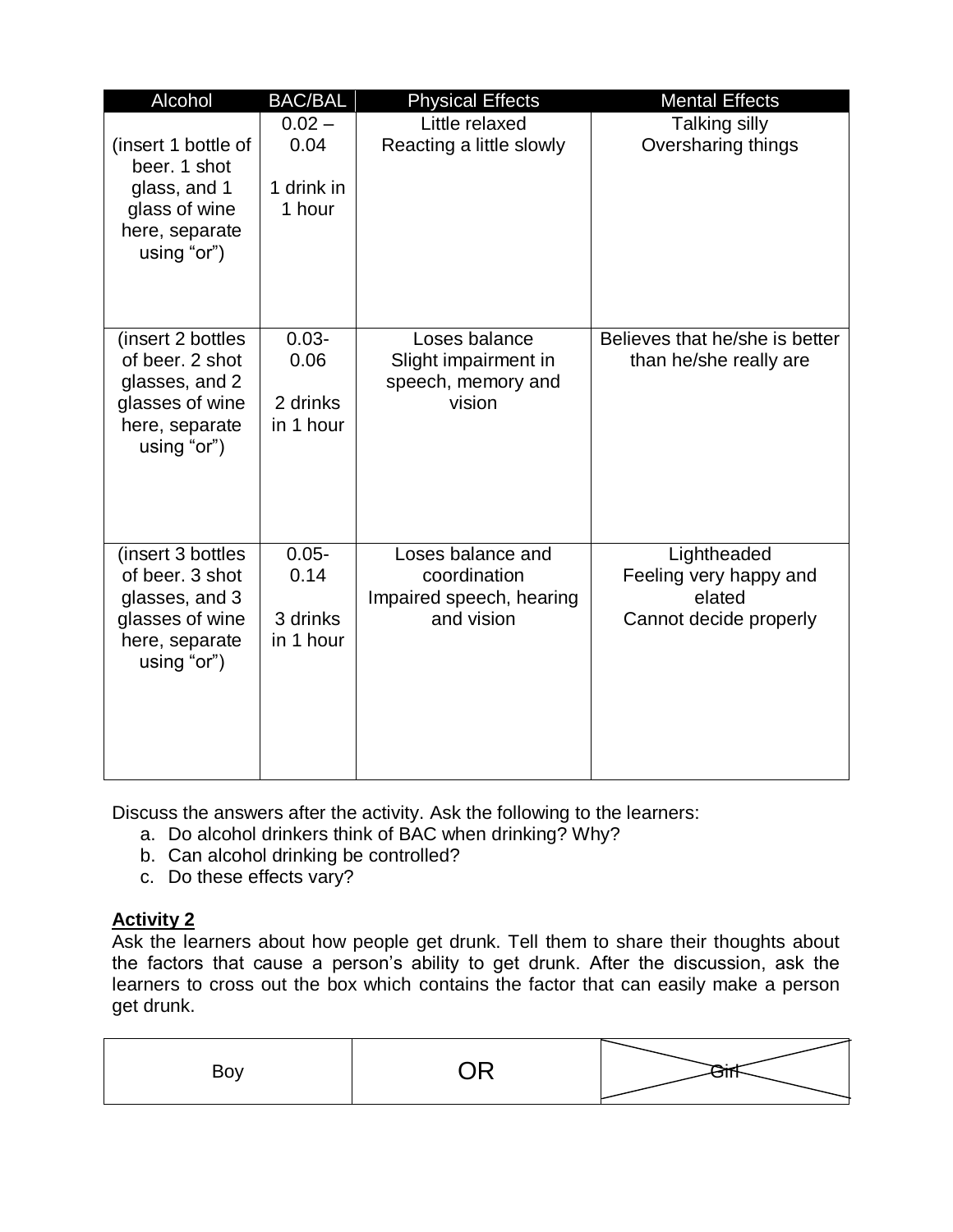| A person with a faster<br>metabolism        |    | A person with a slower<br>metabolism                |
|---------------------------------------------|----|-----------------------------------------------------|
| A person who ate before<br>drinking alcohol | NR | A person who did not eat<br>before drinking alcohol |

| A chubby person            | ≮person               |
|----------------------------|-----------------------|
| A person who drinks bottle | A person who drinks 1 |

n who drinks bottle  $\begin{matrix} \text{or} & \text{or} & \text{or} & \text{or} & \text{or} & \text{or} & \text{or} & \text{or} & \text{or} & \text{or} & \text{or} & \text{or} & \text{or} & \text{or} & \text{or} & \text{or} & \text{or} & \text{or} & \text{or} & \text{or} & \text{or} & \text{or} & \text{or} & \text{or} & \text{or} & \text{or} & \text{or} & \text{or} & \text{or} & \text{or} & \text{or} & \text{or} & \text{or$ 

Discuss the answers with the learners.

### **Let Us Analyze**

Let the learners study the correct answers from the previous activity. Ask them to fill up the diagram below.



Discuss with the students the answers for this activity. Synthesize by asking, "Based on the factors given, do you think Filipinos in general get easily drunk? Why?"

### **Activity 2: Keen Senses**

Prepare the materials for the next activity. *Materials:* marshmallow, cotton balls, reading glasses with high grade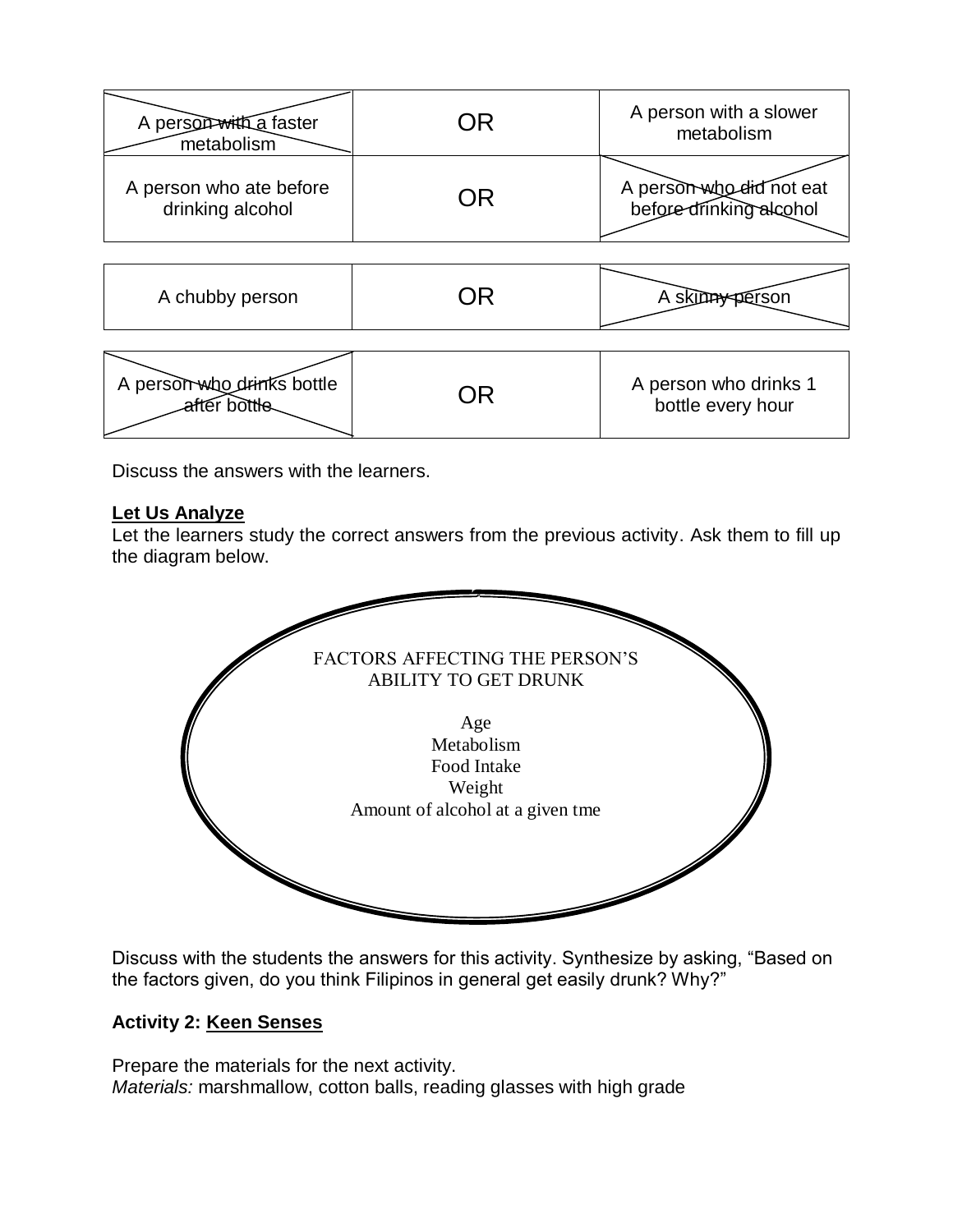Provide the learners the materials. Ask them to perform the following activity. Let them fill up the table below after they have done all the activities.

- a. Bite a marshmallow and try to talk as normally as you can.
- b. Place cotton balls on your ears and talk with your classmates.
- c. Put on reading glasses for a short time and try to read a paragraph.
- d. Hold your ears by crossing your two arms. Bend down and do 10 spins.

What did you feel? Write down your reactions and feelings below.

| <b>Hearing</b> | Sight | <b>Speech</b> | Movement |
|----------------|-------|---------------|----------|
|                |       |               |          |
|                |       |               |          |
|                |       |               |          |
|                |       |               |          |
|                |       |               |          |
|                |       |               |          |
|                |       |               |          |
|                |       |               |          |
|                |       |               |          |
|                |       |               |          |

How would smell, taste and feeling be affected by alcohol?

Have some volunteers to share their answers. Discuss with the students and verify their answers. Synthesize the discussion by asking, "In general, how can alcohol easily affect a person's physical state? What are the things that he/she cannot do when alcohol is in the bloodstream?"

\_\_\_\_\_\_\_\_\_\_\_\_\_\_\_\_\_\_\_\_\_\_\_\_\_\_\_\_\_\_\_\_\_\_\_\_\_\_\_\_\_\_\_\_\_\_\_\_\_\_\_\_\_\_\_\_\_\_\_\_\_\_\_\_\_\_\_\_\_\_ \_\_\_\_\_\_\_\_\_\_\_\_\_\_\_\_\_\_\_\_\_\_\_\_\_\_\_\_\_\_\_\_\_\_\_\_\_\_\_\_\_\_\_\_\_\_\_\_\_\_\_\_\_\_\_\_\_\_\_\_\_\_\_\_\_\_\_\_\_\_ \_\_\_\_\_\_\_\_\_\_\_\_\_\_\_\_\_\_\_\_\_\_\_\_\_\_\_\_\_\_\_\_\_\_\_\_\_\_\_\_\_\_\_\_\_\_\_\_\_\_\_\_\_\_\_\_\_\_\_\_\_\_\_\_\_\_\_\_\_\_ \_\_\_\_\_\_\_\_\_\_\_\_\_\_\_\_\_\_\_\_\_\_\_\_\_\_\_\_\_\_\_\_\_\_\_\_\_\_\_\_\_\_\_\_\_\_\_\_\_\_\_\_\_\_\_\_\_\_\_\_\_\_\_\_\_\_\_\_\_\_ \_\_\_\_\_\_\_\_\_\_\_\_\_\_\_\_\_\_\_\_\_\_\_\_\_\_\_\_\_\_\_\_\_\_\_\_\_\_\_\_\_\_\_\_\_\_\_\_\_\_\_\_\_\_\_\_\_\_\_\_\_\_\_\_\_\_\_\_\_\_ \_\_\_\_\_\_\_\_\_\_\_\_\_\_\_\_\_\_\_\_\_\_\_\_\_\_\_\_\_\_\_\_\_\_\_\_\_\_\_\_\_\_\_\_\_\_\_\_\_\_\_\_\_\_\_\_\_\_\_\_\_\_\_\_\_\_\_\_\_\_

#### **Activity 3: Which is which?**

Let the learners read the information below. Ask them to recall the activities done in the previous discussions. Let them fill up the table below.

Alcohol causes a person both intoxication and hangover. Intoxication happens when physical and mental changes in the body of an alcohol drinker occur. On the other hand, hangover occurs when an alcohol drinker feels uncomfortable effects after drinking. Give examples of situations wherein one is intoxicated and the other one is experiencing a hangover.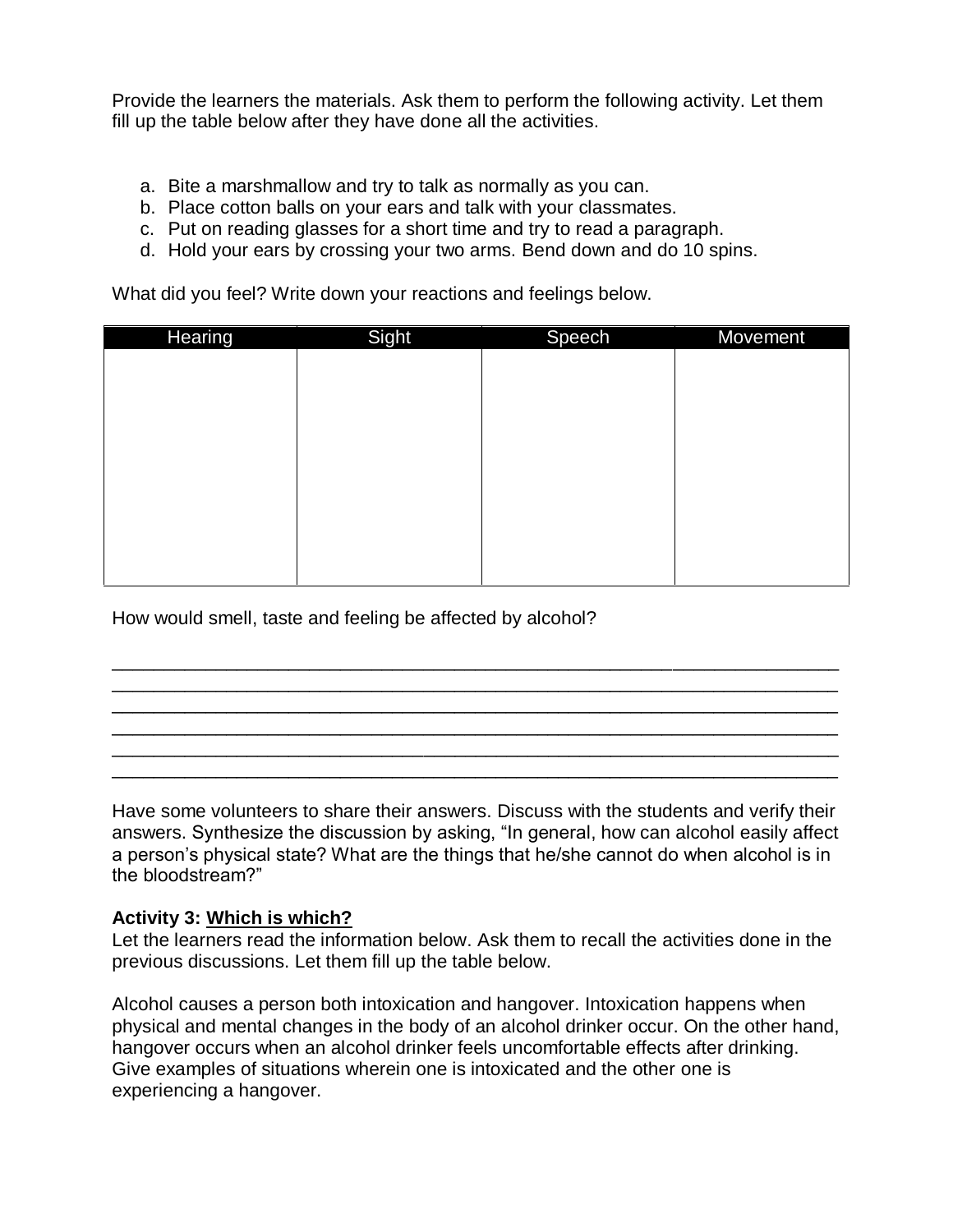| <b>Intoxication</b>                                    | Hangover             |
|--------------------------------------------------------|----------------------|
| A person who fell down because of so<br>much dizziness | Headache after sleep |
|                                                        |                      |

Have some volunteers to share their answers. Discuss and clear out some misconceptions. Ask the following for extended discussion:

- a. Why do people still drink alcohol even though they know that they will get intoxicated and later on have a hangover?
- b. Can someone get away with intoxication and hangover?
- c. What could be some of the effects of having intoxication and hangover?

### **Activity 3: Alcoholics**

Ask the leaners, "Have you ever followed a life of an alcohol drinker?" Let the learners read the whole story of an alcoholic below. After reading, ask them to arrange the jumbled letters to form the long-term effect of alcohol drinking.

A person is "alcoholic" when he/she starts drinking obsessively and compulsively, without his/her control. What long-term effect does alcohol-drinking give you? Study the following cases and determine the specific long-term effect of alcohol drinking to him/her.

Alcoholic regularly drinks alcohol with or without friends. As a result of often drinking, alcoholic does not appear intoxicated anymore. But lately, alcoholic was hospitalized. Upon returning home, alcoholic stopped drinking. When stopped, alcohol cannot sleep and eat properly and often sweats with fear and tremor.



A T L E R C E N O

TOLERANCE

Because of the effects, alcoholic decided to go back to drinking alcohol to eat and sleep properly again.



DEPENDENCE

E N C D E N P E D E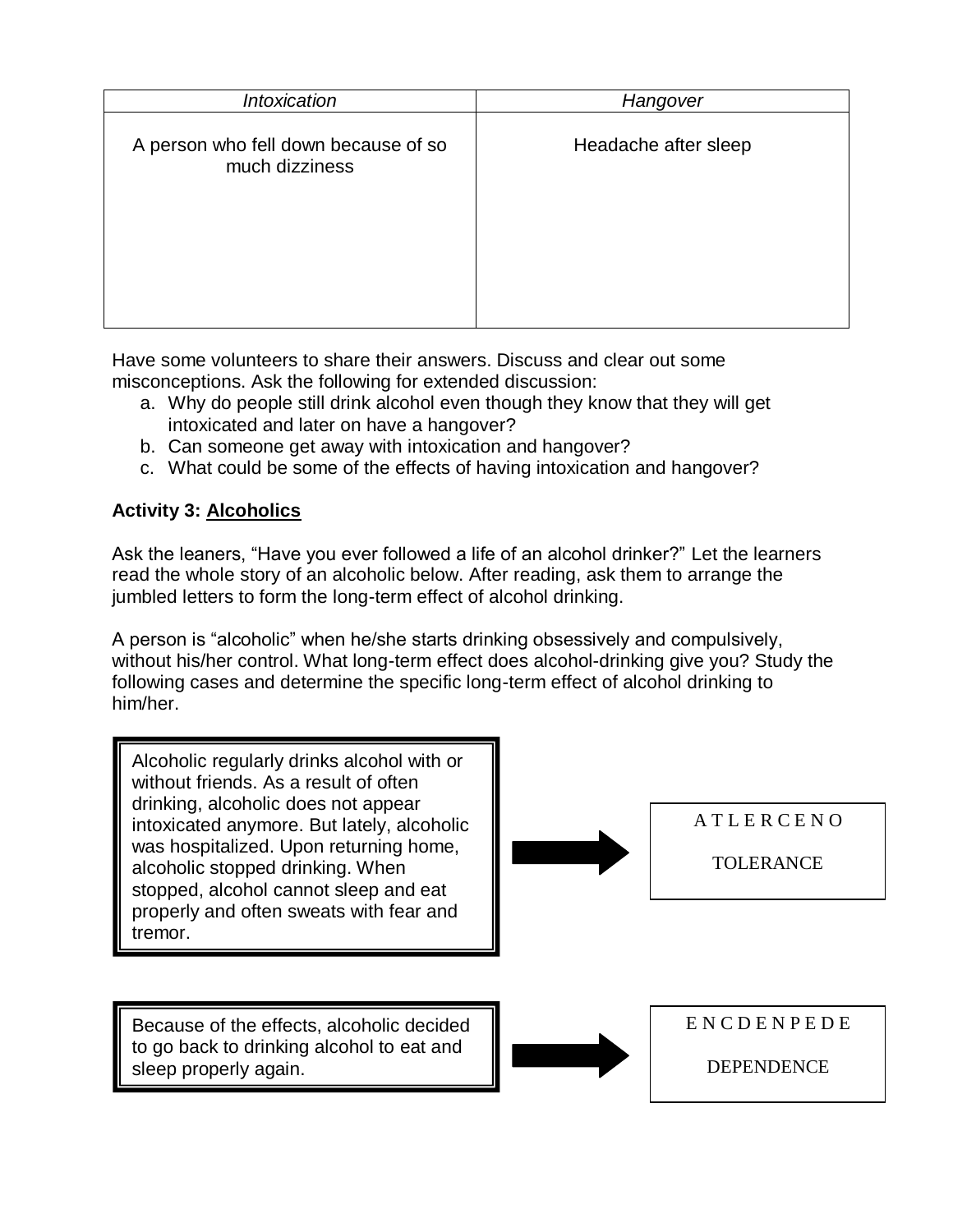Excessive drinking led alcoholic to have a fatty liver, wherein the organ is not anymore functioning normal to breakdown fats. Upon medical check-up, it was found out that alcoholic's liver is damaged and already scarring.



S H I O R I R C S

CIRRHOSIS

Alcoholic is now admitted in the ICU and in coma. Alcoholic cannot talk and move anymore. The nervous system is damaged already. Along with this are the complications of the liver disease.



R B I A N M E A G A D

BRAIN DAMAGE

Ask the learners to check their answers. Initiate discussion on each of the long-term effects of alcohol drinking.

a. Tolerance

Tolerance happens when a person stops drinking alcohol then suddenly feels its side effects. In order for the person not to feel these side effects, he/she will go back to alcohol drinking.

b. Dependence

This happens when a person literally depend his/her everyday life on alcohol.

c. Cirrhosis

Cirrhosis doesn't happen that fast. When alcohol is consistently consumed, the liver may find it hard to function normally. When it happens, fat will be stored in the liver, thus a condition called *fatty liver* occurs. When liquids cannot pass through the bloodstream because of the blockage of the fatty liver, cirrhosis happens.

d. Brain Damage

When alcohol is taken more than water or any other liquids, the body may not function properly. What will happen is that the blood that the heart will be pumping to the whole body, especially to the brain, is not healthy. If this continuously happens, it will lead to brain damage and even death.

After the discussion, ask the learners to read aloud the information below. Let the students react on the given fact.

# **DO YOU KNOW?**

When a person takes drugs or medicines along with drinking alcohol, a **multiplier effect** takes place. Alcohol depresses the body system, and if another depressant is taken, such as tranquilizers, accidental death may occur.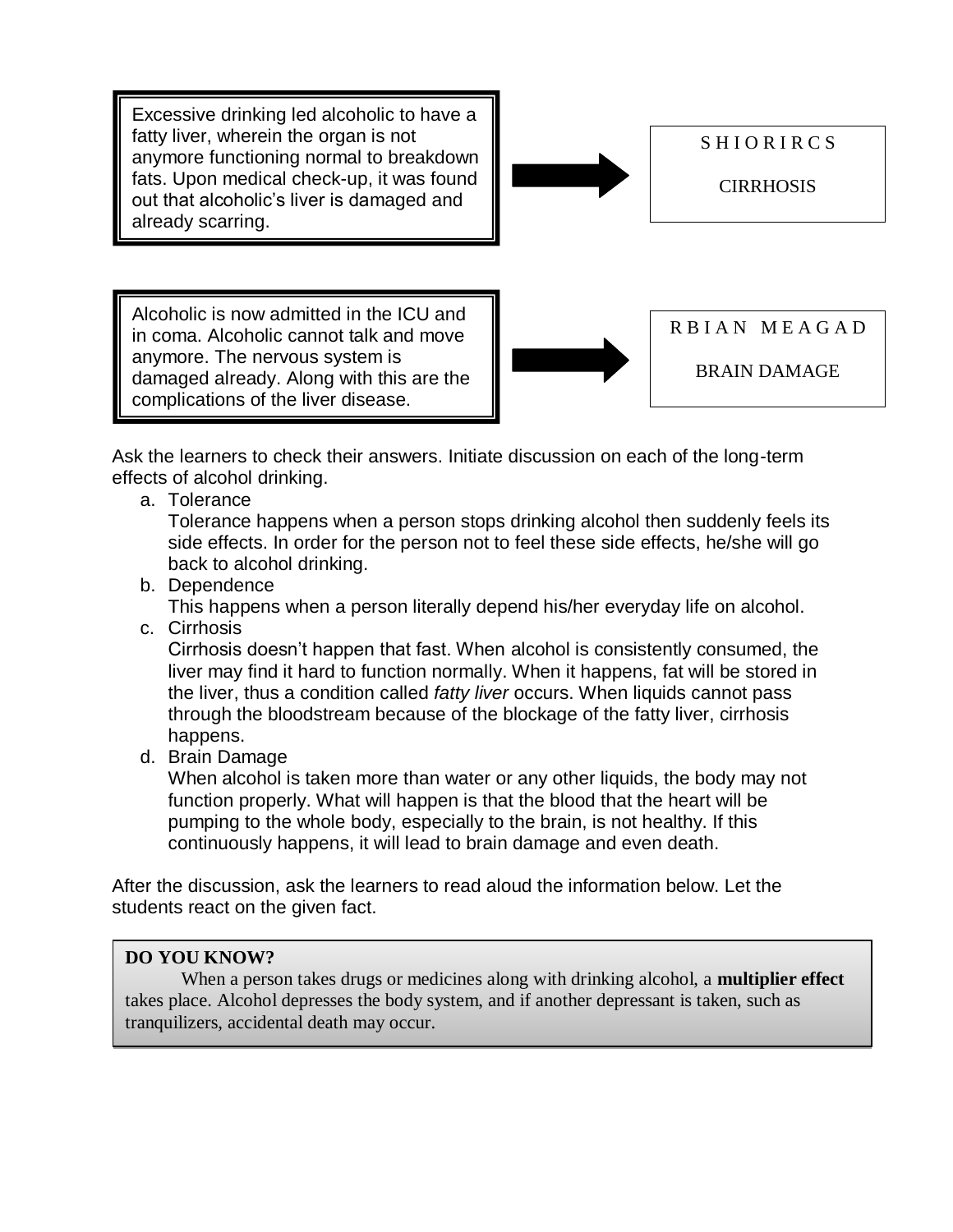# **Activity 4:**

Now that the learners know about the short and long term effects of alcohol drinking to the body, ask them about how it affects a person's surroundings. Give the learners a few minutes to think about how alcohol drinking affects the relationships of a person to his/her family, community and country.

How does alcohol drinking affect the family, community and country? Write your reflections on the diagram below.

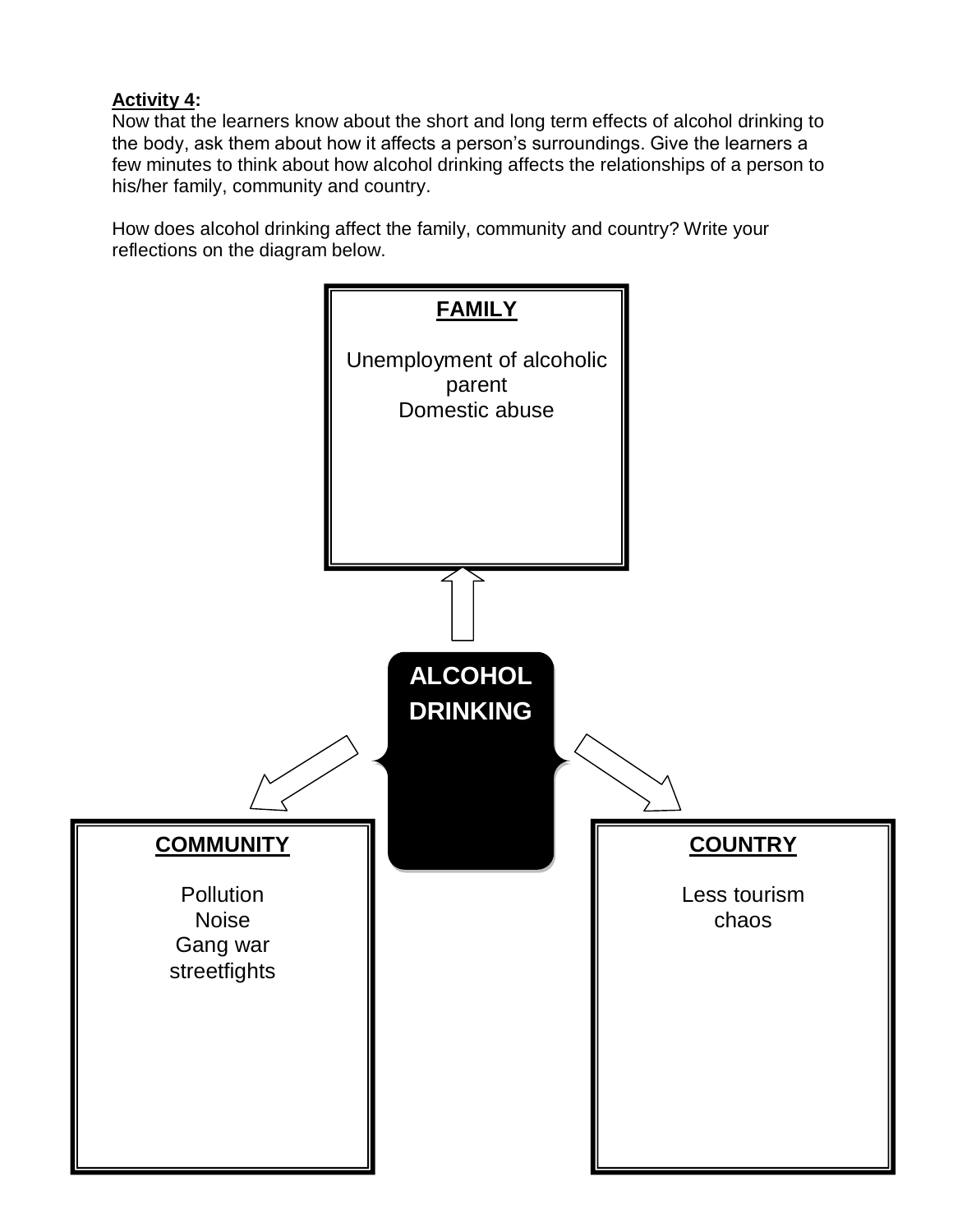Call some volunteers to share their thoughts on each of the boxes. Initiate discussion. Synthesize the discussion by letting the students read the next activity.

### **Let's Hear It From Others!**

Read the following testimonials of other teenagers. They were asked to explain the effect of alcoholism in the family, community and the country.



Ask the students to pair up. Have them reflect on the testimonials.

### **Let's Analyze!**

How did you find the testimonials of the other teenagers? Do you share the same answers? Find a partner and discuss your answers.

After the discussion, invite the students to surf the Internet for some additional information on alcohol drinking cases and statistics.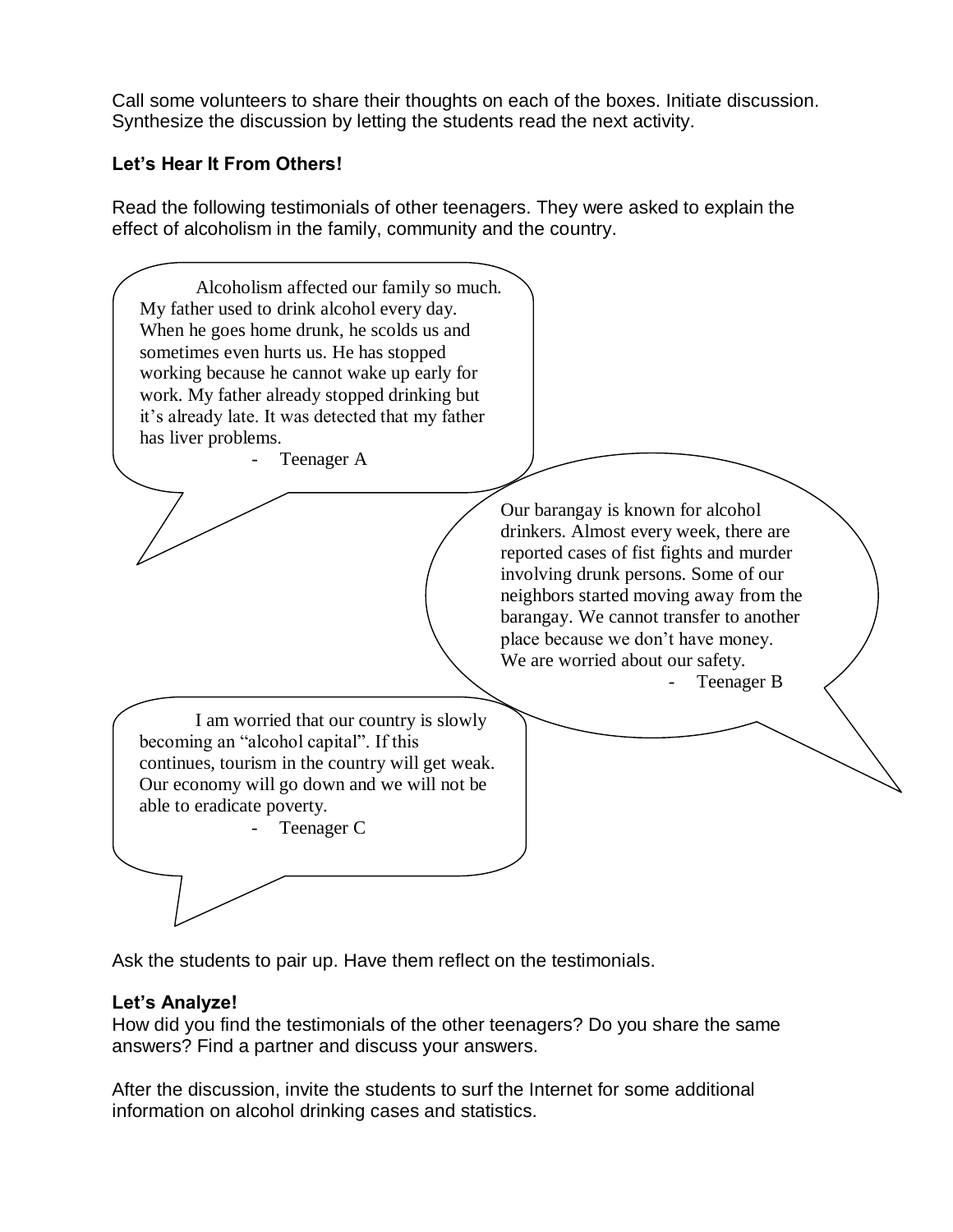### **Enrich Your Knowledge!**

Using the Internet, search for studies involving alcoholism in the Philippines. Go to www.doh.gov.ph.



# **UNDERSTANDING DAY 7**

*Right Turn Only!* Avoiding Alcohol

Recall the lessons from the previous activities by asking the following to the learners:

- a. What is BAC/BAL? How does it affect a person's ability to get drunk?
- b. What are the short and long term effects of alcohol drinking?
- c. How does alcohol drinking affect the family, community and country?

Ask the learners, "Have you ever had an encounter with an alcoholic? What did you say to him/her?" After gatherings students' responses, ask them to read the situation below and reflect on how they can help an alcoholic friend.

### **Activity 1: Letters of Concern**

Read the following case:

*Teenager A is in 2nd year high school. Teenager A is often seen with a barkada. Teenager A is known for breaking the school policies and flunking in classes. One time, Teenager A was caught by parents in a small bar near the school. Teenager A was found out to have been drinking alcohol since 1st year high school. Teenager A does it almost every week with or without friends. Teenager A is now grounded and cannot go to school.*

What advice would you give Teenage A? Write a letter and tell your thoughts and advice.

|                  | Date: |
|------------------|-------|
| Dear Teenager A, |       |
|                  |       |
|                  |       |
|                  |       |
| 2                |       |
|                  |       |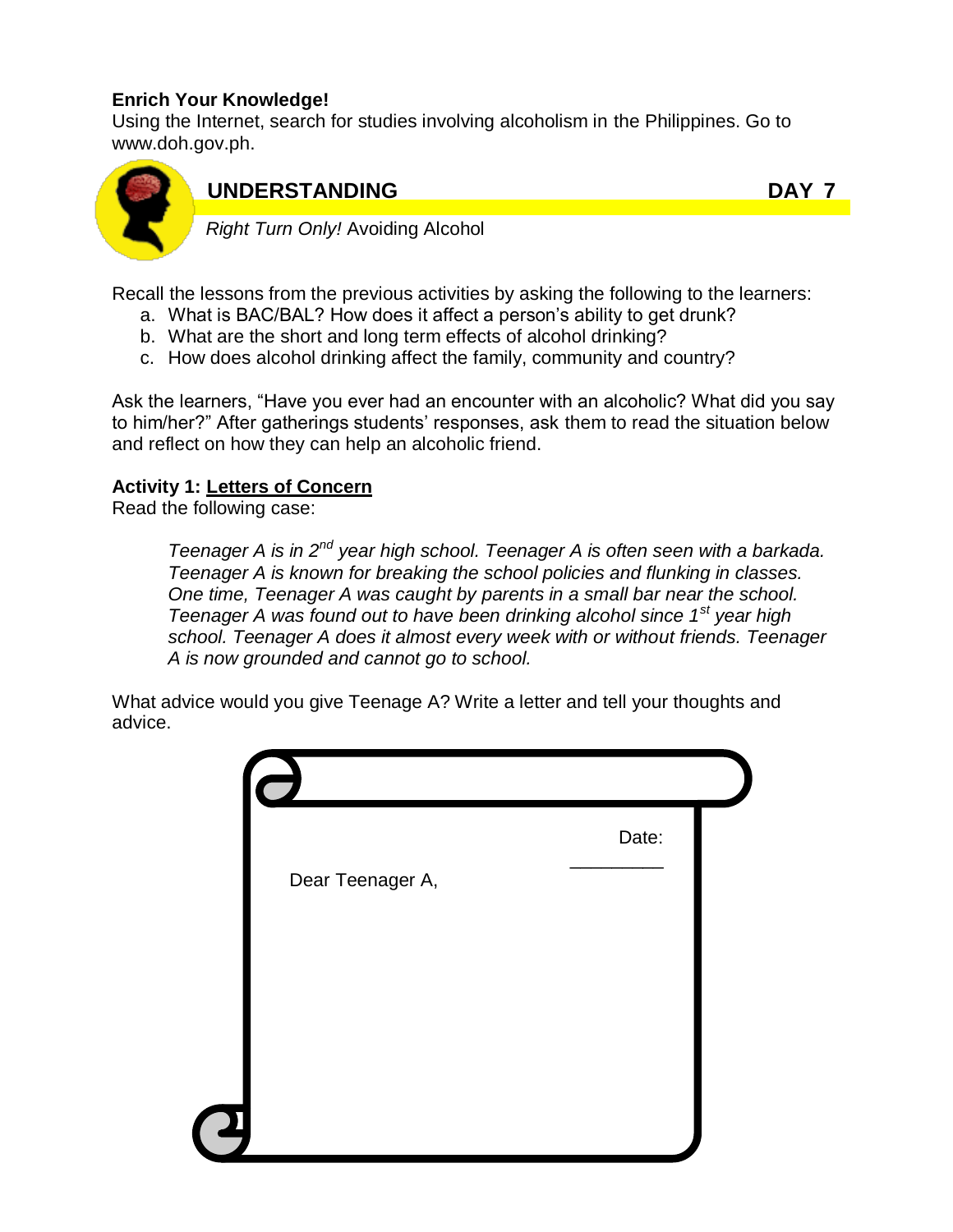Ask some volunteers to read their letter to the teenager alcoholic. Initiate discussion. Direct the discussion to a more personal experience. Ask the learners if they were once offered to drink alcohol. Let them share about how they responded with the invitation. Lead the discussion to answering the next activity.

### **Activity 2: Learning To Say No**

Have you been invited to drink alcohol? How did you respond? How will you avoid these situations? Fill in the blanks with alternatives to drinking alcohol.



### **"HEY! LET US DRINK THIS WEEKEND!"**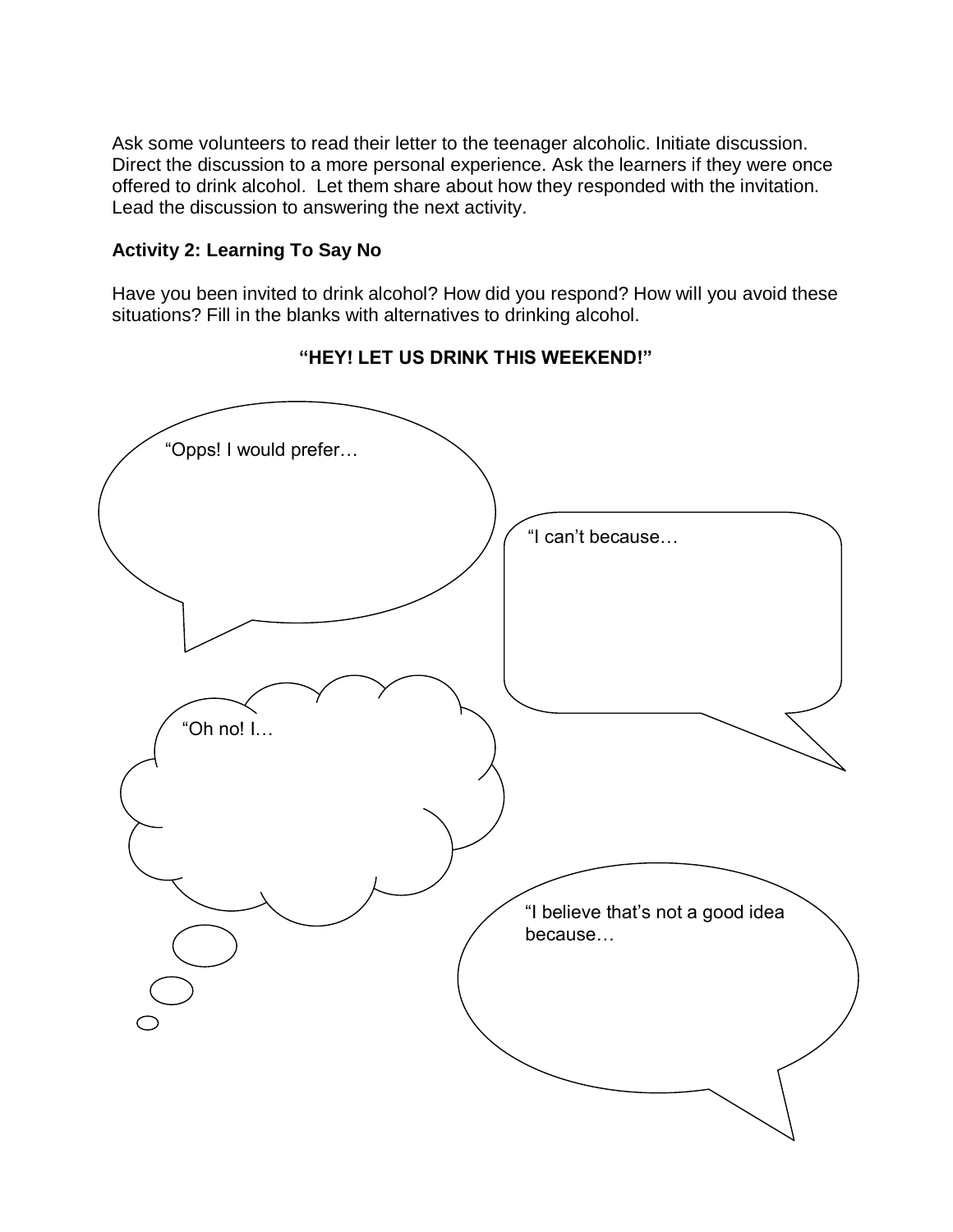After the learners have filled up the thought balloons, ask them to pair up and lead them to the next activity.

### **Let's Act It Out!**

After answering, find a pair and act out the situation. Choose two of your answers. One friend will be the one to invite drinking, while the other one will be the one to refuse the offer. Take turns.

After the learners are done with the previous activity, have them read the next information silently. Initiate discussion after the reading. Ask some volunteers to act the situations in each step.

### **Let Us Learn!**

Refusing someone who offers you to drink is easy. Follow the steps below to help you handle situations.

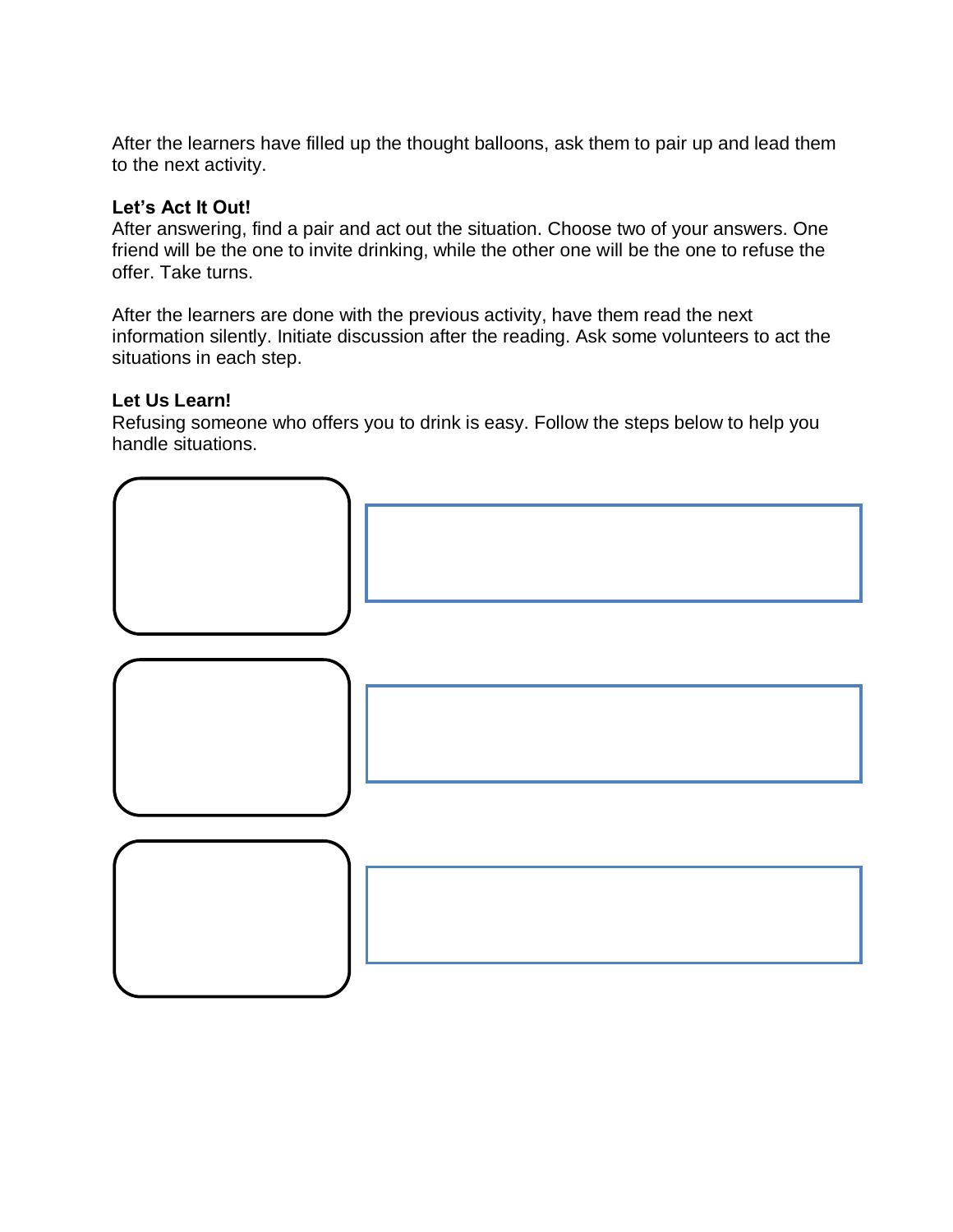

Ask the learners, "How are we going to apply the skills that we learned in refusing to drink alcohol?" Tell the learners to answer the next activity using the steps in refusing to drink alcohol.

### **Activity 3: Caught Up!**

Read the situations below. Based on the steps to avoid drinking, how can you handle the situations?

 $\overline{\phantom{a}}$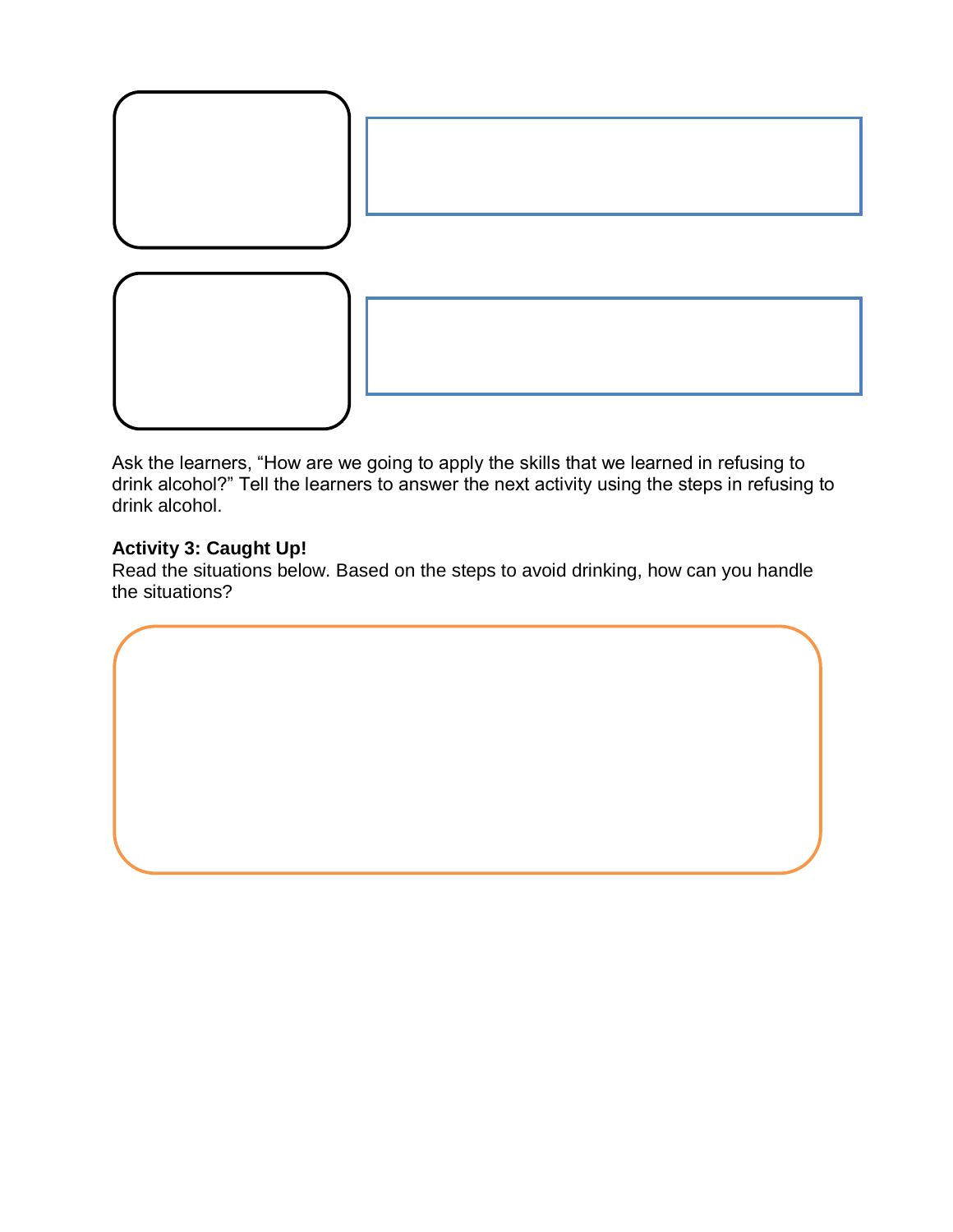Have some learners to share their answers. Synthesize the discussion by asking the students to do the next activity. Have them prepare their art materials.

### **Activity 4: Bottles of Hope**

*Materials:* pencils, coloring materials

Look at the bottles below. Are they alcohol bottles? Convert and design them into something else. Make them "alcohol-free". (sample only. Illustrator, please make template bottles)



The following activities will be used as an extended work. Learners will be asked to do the activities at home and submit the necessary documents.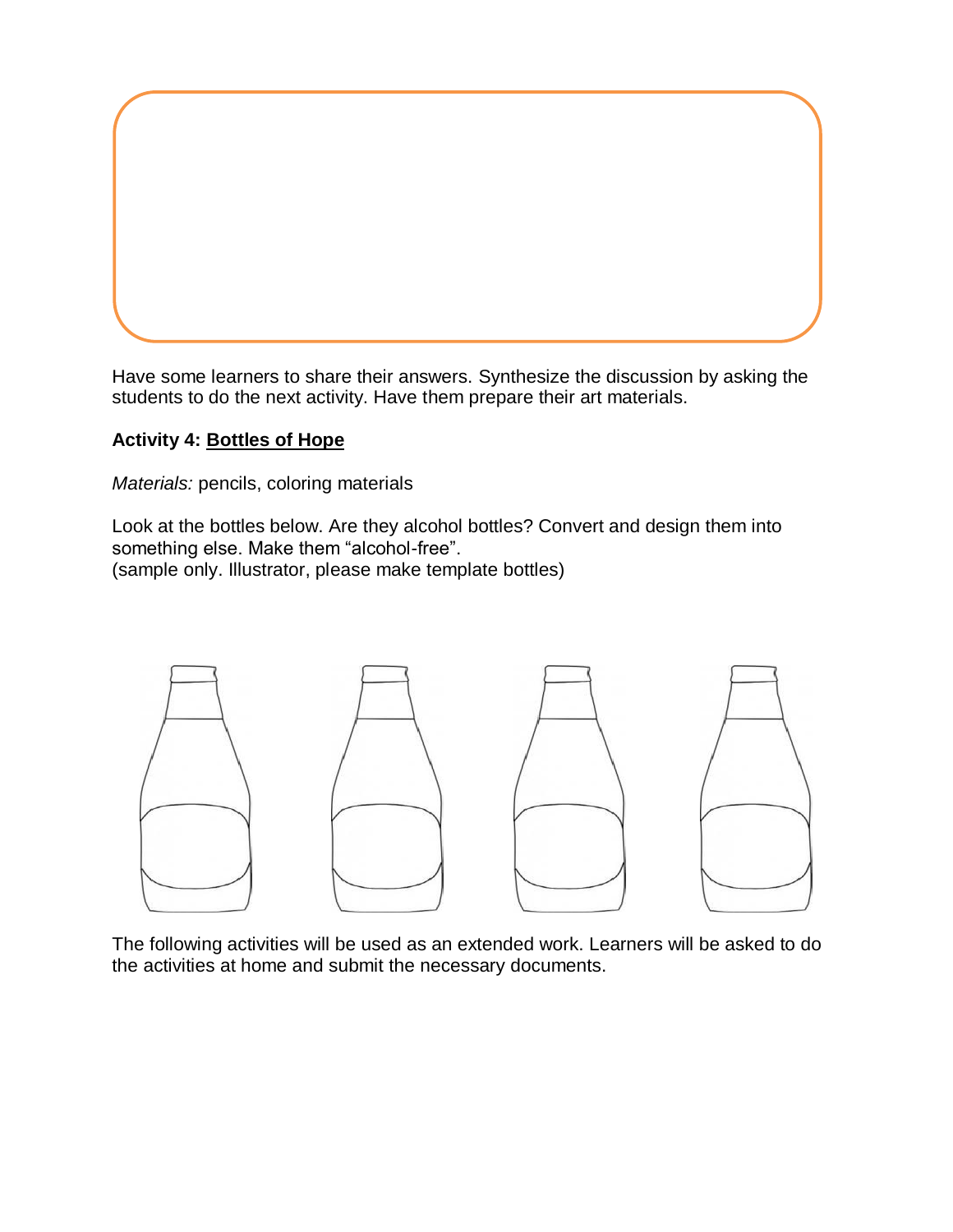### **Activity 4: Headlines!**

Have you read something about alcohol? Read newspapers, magazines, journals, or editorials. Clip it here then write your reaction on a 1 whole sheet of paper.



### **Activity 5: It's More Fun In The Philippines**

According to Ricardo Zarco, alcoholism is the most common form of addiction in the Philippines. What does the law say against alcohol? Research on laws and bills passed to control alcohol in the Philippines. List them down. Submit a 1 paragraph reaction about the government's ways to ease alcoholism in the country.

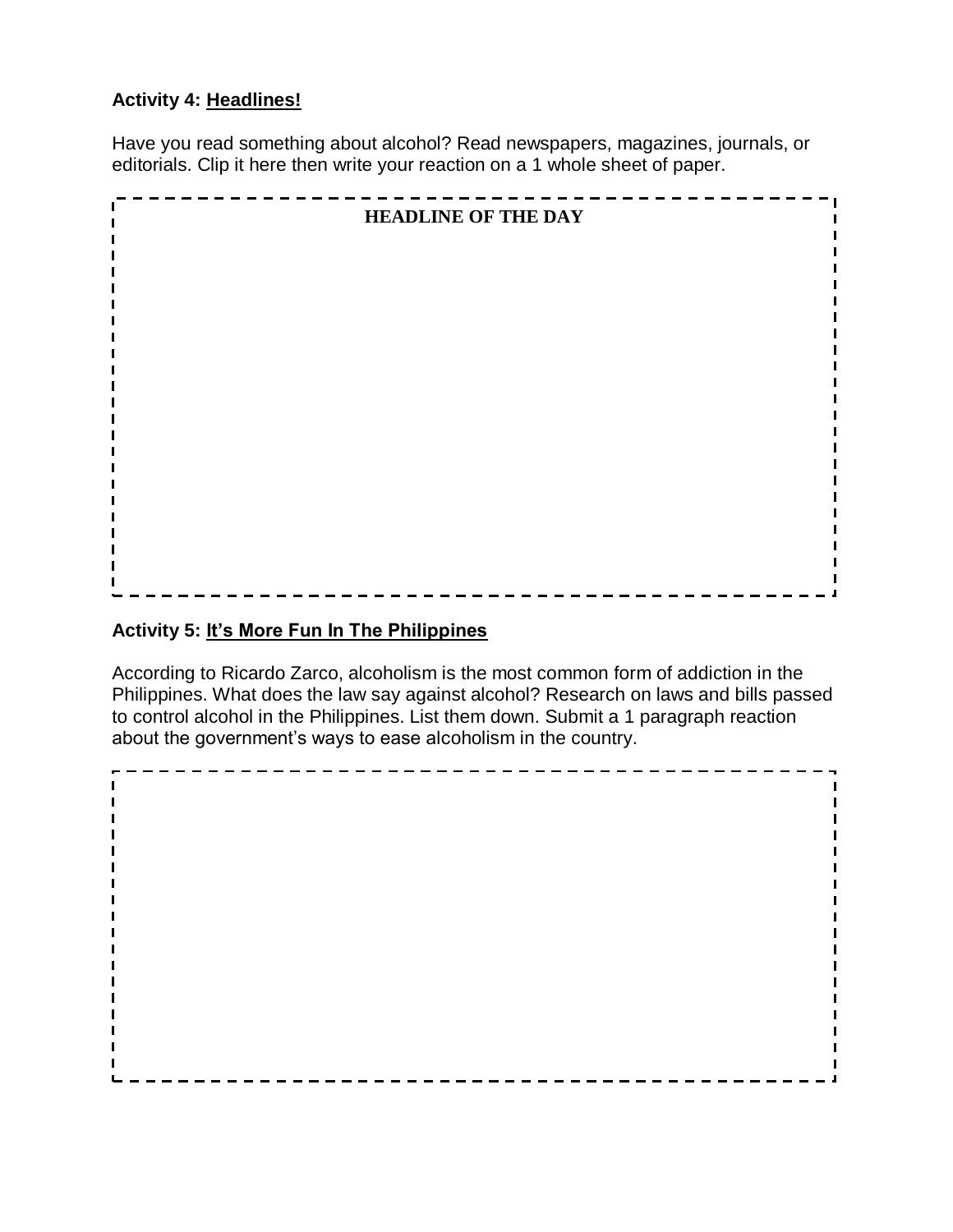*Rubrics for Grading Reaction Paper*

|               | Poor             | Average                 | Good               | Excellent              |
|---------------|------------------|-------------------------|--------------------|------------------------|
|               | $0 - 5$          | $6 - 10$                | $11 - 15$          | 16-20                  |
| Content       | Content is       | Content is not          | Content is         | Content is             |
| (20)          | incomplete.      | comprehensive           | comprehensive      | comprehensive          |
|               | Points discussed | and not                 | and                | and persuasive         |
|               | are not clear.   | persuasive.             | persuasive.        | and is                 |
|               |                  | Points are              | Points are         | supported with         |
|               |                  | discussed but           | thoroughly         | details. All           |
|               |                  | not thoroughly.         | discussed.         | major points           |
|               |                  | Some major              | Most major         | are excellently        |
|               |                  | points were             | points were        | discussed.             |
|               |                  | stated.                 | stated.            |                        |
| Organization  | Paragraphs are   | Structure of the        | Paragraphs         | Structure is           |
| of Thoughts   | not clear. Ideas | paragraphs can          | are well-          | easy to follow.        |
| and Structure | are not          | be understood           | written.           | Paragraphs             |
| (10)          | sequenced        | but hard to             | <b>Transitions</b> | are excellently        |
|               | properly. There  | follow.                 | were present.      | written.               |
|               | are no proper    | <b>Transitions need</b> | Structure is       | <b>Transitions are</b> |
|               | transitions.     | improvement.            | easy to follow.    | present.               |
|               |                  |                         |                    | Sequence is            |
|               |                  |                         |                    | logical.               |
| Grammar,      | Paper contains   | Paper contains          | Paper follows      | Paper follows          |
| Punctuation   | numerous         | few grammar             | grammar and        | grammar and            |
| and Rules     | grammar and      | and punctuation         | punctuation        | punctuation            |
| (10)          | punctuation      | errors.                 | rules with         | rules with no          |
|               | errors.          |                         | minor errors.      | errors.                |

### **Check Your Knowledge**

Do the following:

- 1. Discuss the strategies in the prevention and control of alcohol drinking. Include the following:
	- a. Giving alternatives to alcohol drinking
	- b. Explaining school and government laws pertaining to alcohol drinking



Discuss with the learners their project for the topics learned in class.